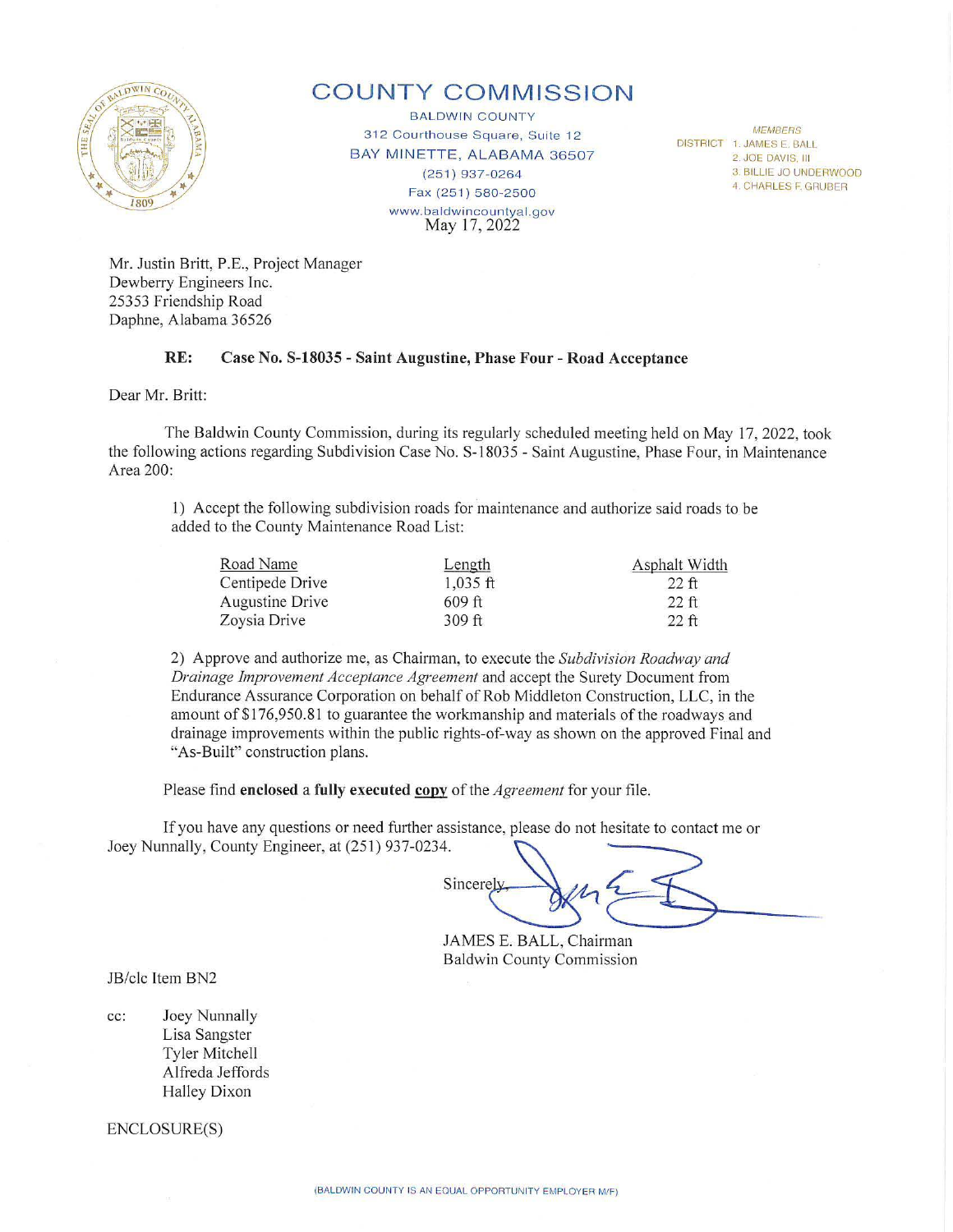### **BALDWIN COUNTY COMMISSION**

## **SUBDIVISION ROADWAY AND DRAINAGE IMPROVEMENT ACCEPTANCE AGREEMENT**

KNOW ALL MEN BY THESE PRESENTS, THIS AGREEMENT (hereinafter referred to as "AGREEMENT"), entered into by and between DR Horton Inc. (Owner, Developer and Contractor jointly and severally known as the "OWNER"), and the Baldwin County Commission (hereinafter called the "COUNTY COMMISSION") all collectively known as the "PARTIES".

#### WITNESSETH:

WHEREAS the rights-of-way of Saint Augustine Phase 4 (Subdivision Name) located in Baldwin County, Alabama were dedicated to public use by the OWNER on the record plat (Exhibit C) as recorded with the Baldwin County Judge of Probate on Slide No. 2830-C on the  $\_\_2$ 2nd  $\_\_$  day of  $\_\_$  April  $\_\_$ , 20 22 , included herein by reference as if fully set forth; and

WHEREAS the OWNER further warrants that the roadways and drainage improvements within the following public rights-of-way are complete and are in compliance with all Federal, State and local laws to include minimum standards specified by, without limitation, the Baldwin County Subdivision Regulations, and that they are free from known defects and are free and clear of all liens and encumbrances (see also Exhibit D):

| <b>Roadway Name</b> | <b>Centerline Length</b><br>of Roadway (feet) | <b>Asphalt Width</b><br>(feet) | Curbing<br><u>Y/N</u> |
|---------------------|-----------------------------------------------|--------------------------------|-----------------------|
| Centipede Drive     | 1035                                          | $22 -$                         | V –                   |
| Augustine Drive     | 609                                           | 22                             | $\mathbf{Y}$          |
| Zoysia Court        | 309                                           | $22 -$                         | $\mathbf{Y} =$        |
|                     |                                               |                                |                       |
|                     |                                               |                                |                       |
|                     |                                               |                                |                       |
|                     |                                               |                                |                       |

(list all subject roads/rights-of-way separately); and

WHEREAS the OWNER hereby agrees that in consideration of the COUNTY COMMISSION accepting the said roadways and drainage improvements for maintenance, a maintenance surety document (Exhibit B) has been provided to the Baldwin County Commission in an amount determined by the County Engineer and not less than 40% of the "Engineer's Itemized Cost Estimate of Construction" (Exhibit A) of the roadways and drainage improvements within the said rights-of-way; and

NOW THEREFORE, in consideration of the premises and the mutual covenants contained within this AGREEMENT and Contract, the sufficiency of which is hereby acknowledged, the OWNER and the COUNTY COMMISSION do hereby agree as follows: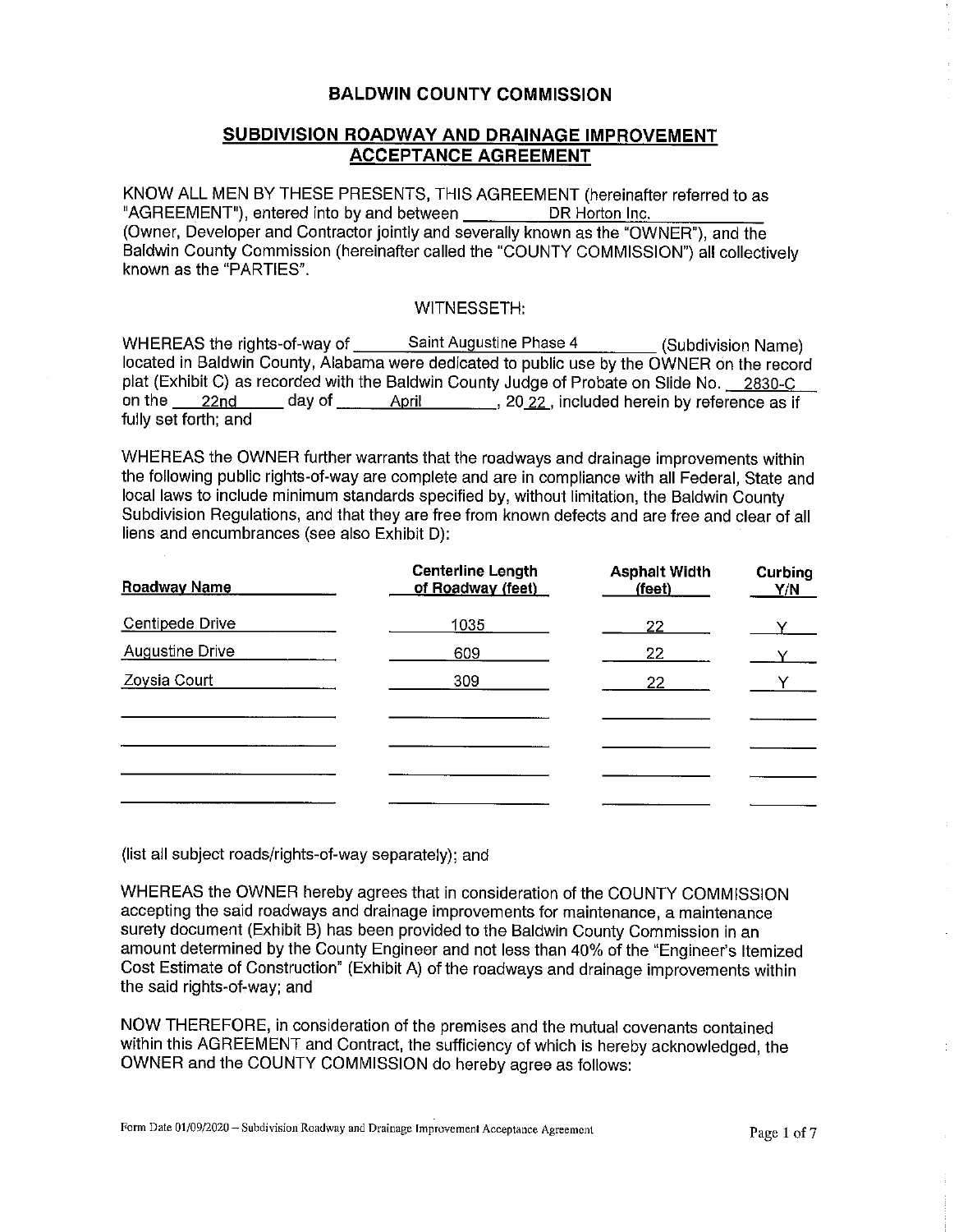- 1. RECITALS. The above recitals and statements are incorporated as part of this AGREEMENT as if fully set forth herein.
- 2. EXHIBITS AND ATTACHMENTS. Exhibits and/or attachments listed or referenced herein are specifically included as a necessary part of this AGREEMENT and the same shall not be complete without such items, to wit:

Exhibit A. Engineer's Itemized Cost Estimate of Construction (certified by the design engineer of all roadways and drainage improvements within the public rights-of-way);

Exhibit B. Maintenance Surety Document in the form (as approved by the COUNTY COMMISSION) and the amount prescribed by the County Engineer as described herein;

Exhibit C. Copy of the Recorded Subdivision Plat;

Exhibit D. Certification of Improvements.

COUNTY COMMISSION and OWNER jointly shall cause such items as listed above to contain dates, signatures of the parties with authorization to make such signatures, and sufficient marks and references back to this AGREEMENT noting their inclusion and attachment hereto.

- 3. OWNERSHIP. The OWNER hereby warrants that he is the rightful owner of all necessary rights, title, and interest in the property subject to this AGREEMENT and he has full authority to enter and do all things required by this AGREEMENT.
- 4. MAINTENANCE PERIOD. The subject maintenance period and term of this AGREEMENT begins upon the date in which all PARTIES fully approve and execute the same and shall extend for a period of twenty-four (24) months therefrom (twenty-four (24) month period).
- 5. COUNTY ENGINEER SOLE AUTHORITY. The County Engineer, or his designee, shall have the sole and final authority to Interpret and/or determine, without . limitation, the existence and nature of defects and deficiencies within any right-ofway subject hereto; furthermore, the County Engineer, or his designee, shall have the sole and final authority to interpret and/or determine the sufficiency of any conducted repairs and/or improvements required within any rights-of-way subject hereto. The interpretations and determinations of the County Engineer, or his designee, hereunder shall be final.
- 6. SURETY REQUIREMENTS. The OWNER has filed with the COUNTY COMMISSION a Maintenance Bond, Irrevocable Standby Letter of Credit, or other approved form of surety document (Exhibit B) in the amount of  $\frac{2}{3}$  176,950.81 made payable to the Baldwin County Commission on behalf of Rob Middleton Construction, LLC (name of Principal as shown on surety document). This surety document shall cover the cost of any repair work required by the County Engineer within the subject right(s)-of-way associated to the repair of deficiencies or defects that occur as a result of, without limitation, defective materials and/or faulty workmanship, except for general wear and tear. In any event that said surety document conflicts with this AGREEMENT, then this AGREEMENT shall prevail.

If at any time during the twenty-four (24) month maintenance period, should the improvements, subject to this agreement, be in need of repairs as determined by County Engineer in his sole discretion, the following procedure should be followed: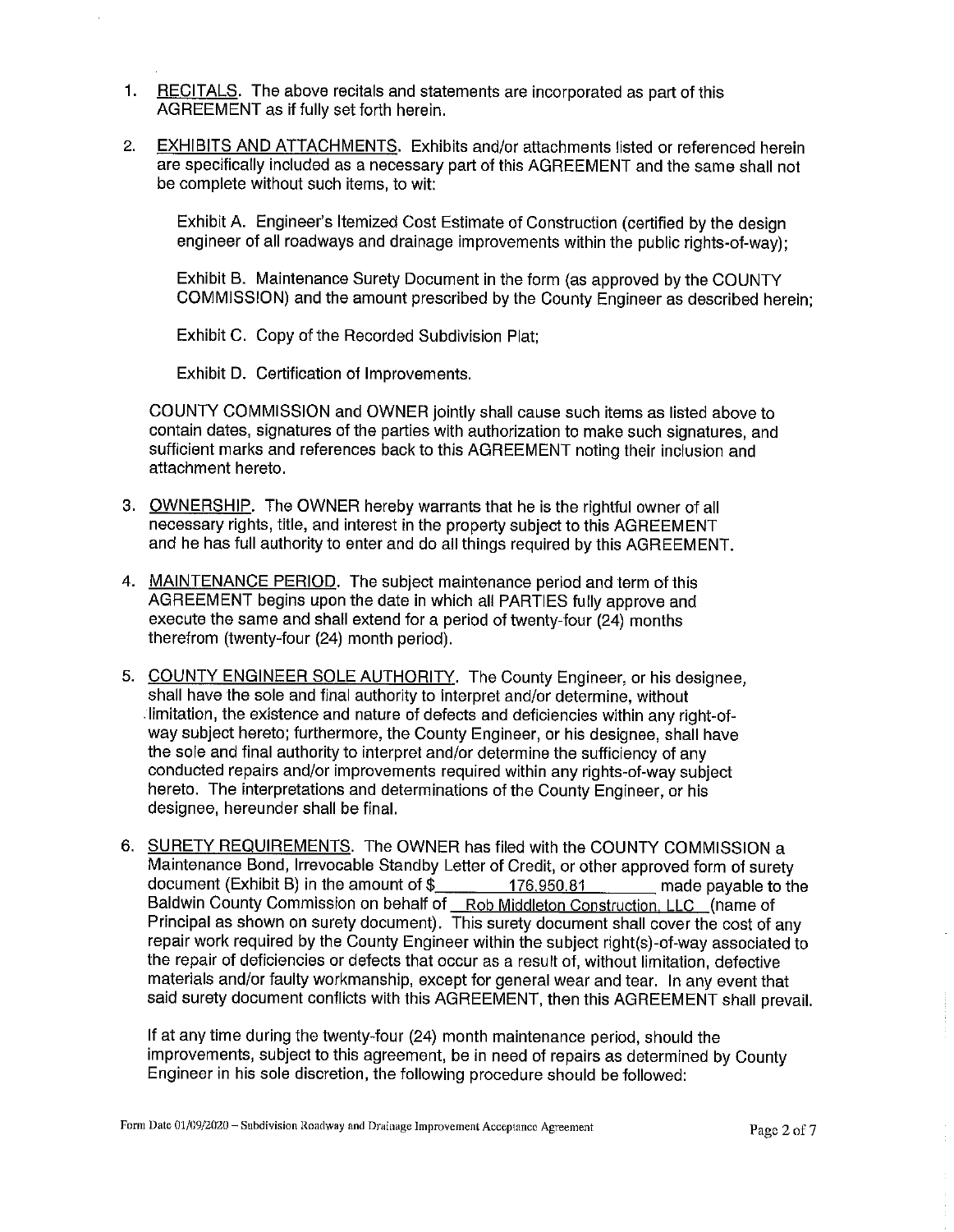1. The repairs will be made by the Baldwin County Highway Department or other entity as determined by Baldwin County.

2. The OWNER will be sent an itemized invoice of the said repairs and given the opportunity to immediately reimburse the COUNTY COMMISSION for the cost of said repairs.

3. If the OWNER does not reimburse the COUNTY COMMISSION for said repairs within 30 days from the date of the invoice or before the end of the 24-month maintenance period (whichever comes first), then the PARTIES understand that the COUNTY COMMISSION will be authorized to collect from the Surety.

4. Notwithstanding anything written or implied herein to the contrary, said 24-month period shall be automatically extended in the event that an invoice has been sent to the OWNER and the time of the subject notice conflicts with, or the necessary repairs extend beyond, the final date of the 24-month period. In such event, said surety document shall remain in full effect until the COUNTY COMMISSION or its designee releases the same following the respective repairs.

5. Notwithstanding anything herein written or implied, the COUNTY COMMISSION retains all remedies at law to collect for any costs incurred to correct said repairs, and in the event that the County is unable to collect said costs from the Surety, then the OWNER shall be liable for all invoiced costs.

B. If the County Engineer considers the roadways and drainage improvements in good repair at the end of the twenty-four (24} month maintenance period, then the County Engineer will recommend that the COUNTY COMMISSION release the surety document back to the OWNER.

- 7. ENTIRE AGREEMENT. This AGREEMENT constitutes the entire agreement of the PARTIES with respect to the subject matter hereof and supersedes all prior and contemporaneous writings, understandings, sketches, drawings, plans, agreements, representations, whatsoever, whether express or implied.
- 8. SEVERABILITY. In the event that any provision of this AGREEMENT shall be held invalid or unenforceable by a recognized authority or any court of competent jurisdiction, such holding shall not invalidate or render unenforceable any other provision contained herein.
- 9. NON-ASSIGNABILITY. The PARTIES hereto shall not, without the express written consent of each and every other party hereto, assign, sell, transfer or otherwise dispose of any interest, rights or obligations provided or contained herein in whole or in part at any time.
- 10. NON-WAIVER. The waiver of any breach of this AGREEMENT by COUNTY COMMISSION shall not constitute a continuing waiver or a waiver of any subsequent breach, either of the same or another provision of this Contract. The delay or omission by COUNTY COMMISSION to exercise any right or power provided by this AGREEMENT shall not constitute a waiver of such right or power, or acquiescence in any action or inaction on the part of OWNER. Any breach on the part of OWNER shall be construed a continuing breach, and COUNTY COMMISSION may exercise every right and power under the AGREEMENT at any time during the action or inaction or upon the occurrence of any subsequent breach.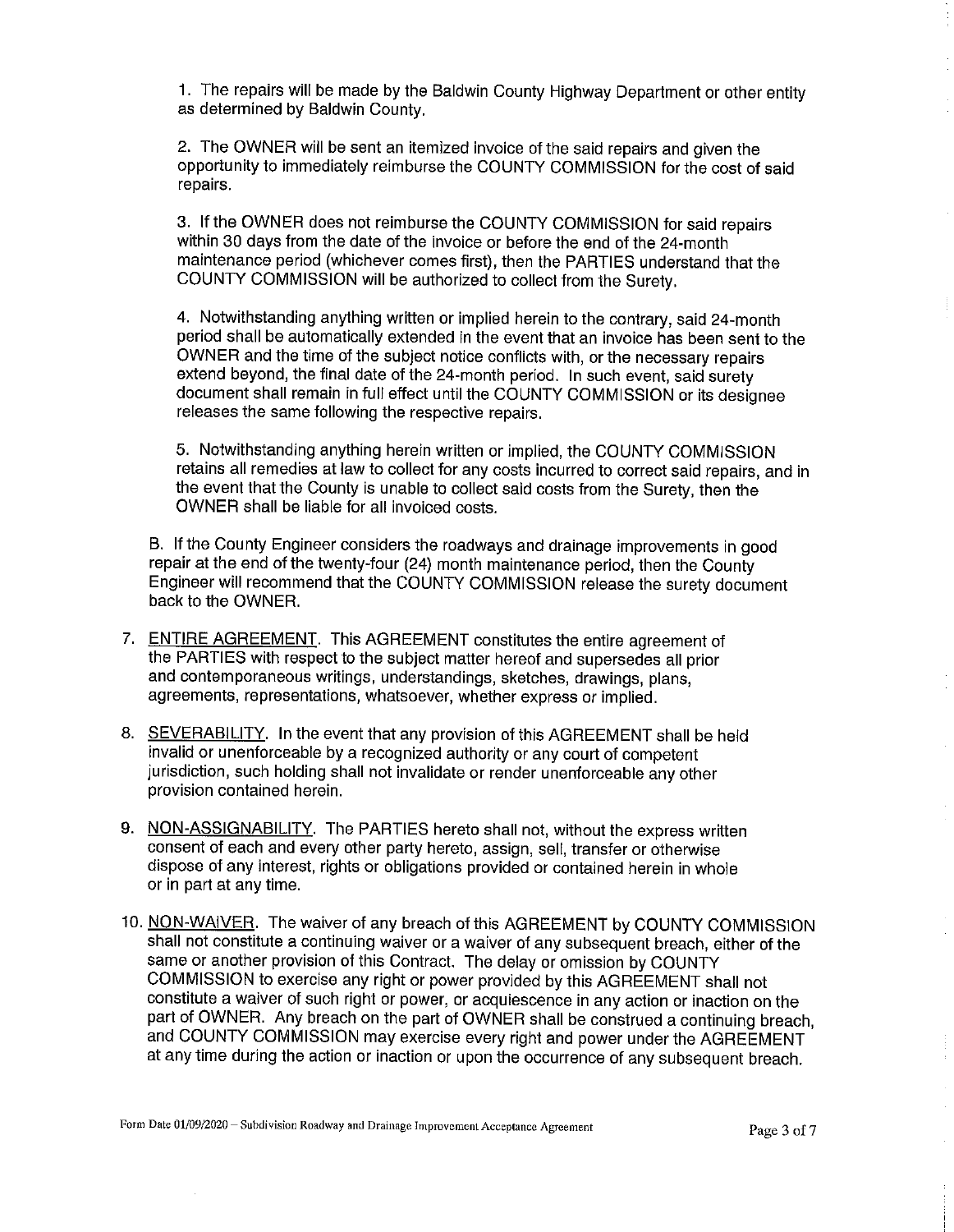11. TERM AND BINDING EFFECT. This AGREEMENT and Contract will, upon COUNTY COMMISSION approval:

A. continue in effect for a twenty-four (24) month period unless amended, altered, or otherwise changed in writing by all PARTIES hereto, and;

B. be binding upon and shall inure to the benefit of the COUNTY COMMISSION and the OWNER.

- 12. HOLD HARMLESS. The OWNER shall indemnify, defend and hold COUNTY COMMISSION and its affiliates, employees, agents, and representatives (collectively "COUNTY COMMISSION") harmless from and against any and all claims, demands, liabilities, damages, losses, judgments, costs, and expenses including, without limitation, attorneys' fees, for any and all personal injury (including death) and property damage of any kind or nature whatsoever, incurred by, asserted against, or imposed upon COUNTY COMMISSION, as a result of or in the construction and design of the subject roadways and drainage improvements and in relation in any manner related to the acts, negligence or omissions of the OWNER in relation to the maintenance or the care of the subject rightsof-way prior to the execution of this AGREEMENT. This indemnification shall survive the expiration of this AGREEMENT.
- 13. NO AGENCY CREATED. It is neither the express nor the implied intent of the OWNER or the COUNTY COMMISSION to create an agency relationship pursuant to this AGREEMENT; therefore, the OWNER does not in any manner act on behalf of the COUNTY COMMISSION and the creation of such a relationship is prohibited and void.
- 14. WARRANTIES AND REPRESENTATIONS. The execution and delivery of this AGREEMENT have been duly authorized by all necessary actions of COUNTY COMMISSION and OWNER.

This AGREEMENT has been duly executed and delivered by, and constitutes the valid and binding obligation of, all parties and is enforceable against them in accordance with the respective terms contained herein.

The execution, delivery and performance of the various parts to this AGREEMENT shall not violate any State, federal, local law, ordinance, order, writ, injunction, decree, or regulation of any court, or conflict with any other obligation of the PARTIES hereto.

- 15. GOVERNING LAW. This AGREEMENT shall be deemed to have been made in the State of Alabama. The validity of the same, its construction, interpretation, enforcement and the rights of the PARTIES hereunder, shall be determined under, governed by and construed in accordance with the substantive laws of the State of Alabama, without giving effect to any choice of law provisions arising there under.
- 16. NOTICE. Any notices to be given under this AGREEMENT by either PARTY, to the other, shall only be effectuated either by personal delivery in writing or by registered or certified mail with postage prepaid and return receipt requested. Notices delivered personally shall be deemed communicated as of the date of actual receipt. This provision, however, shall not invalidate the date identified on any notice of required repairs issued by County Engineer, and in such case, the date of said notice shall govern.

Any notices given hereunder shall be delivered, as specified above, only to the following address of the PARTIES: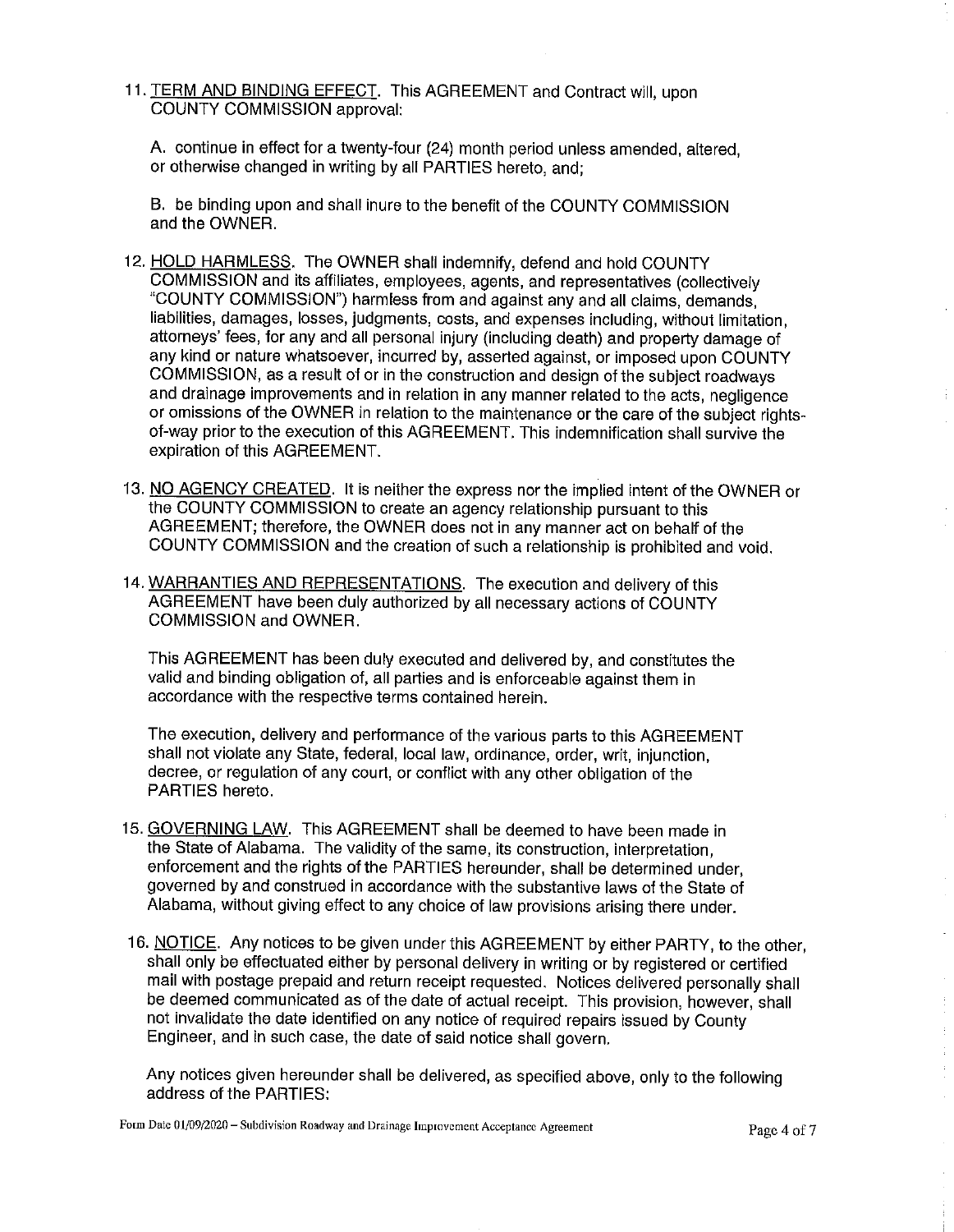| OWNER:<br>Address:        | BR HORTON INC. - HUNTSVILLE<br>25366 PROFIT DRIVE DAPHNE, AL 36526                                |
|---------------------------|---------------------------------------------------------------------------------------------------|
| Telephone Number:         | $316 - 5407$<br>251                                                                               |
| DEVELOPER:<br>Address:    | <u>DR HORTON INC. - HUNTSVILLE</u><br>25366 PROFIT DRIVE BAPHNE, AL 36526                         |
| Telephone Number:         | (251)<br>$316 - 5407$                                                                             |
| CONTRACTOR:<br>Address:   | ROB MIDDLETON CONSTRUCTION, LLC<br>Po Box 91355                                                   |
| Telephone Number:         | M0BILE, 36691<br>$251 \cdot 219 - 6985$                                                           |
| <b>COUNTY COMMISSION:</b> | <b>Baldwin County Commission</b><br>312 Courthouse Square, Suite 12<br>Bay Minette, Alabama 36507 |

It is the responsibility of each PARTY to promptly notify the other PARTY of any change in the above contact information.

**IN WITNESS WHEREOF,** the PARTIES, having full authority to do so, have fully executed this AGREEMENT as of the last date of execution below.

**THIS DOCUMENT IS LEGALLY BINDING, AND LEGAL ADVICE SHOULD BE OBTAINED BEFORE SIGNING.** 

(SIGNATURE AND NOTARY PAGES TO FOLLOW)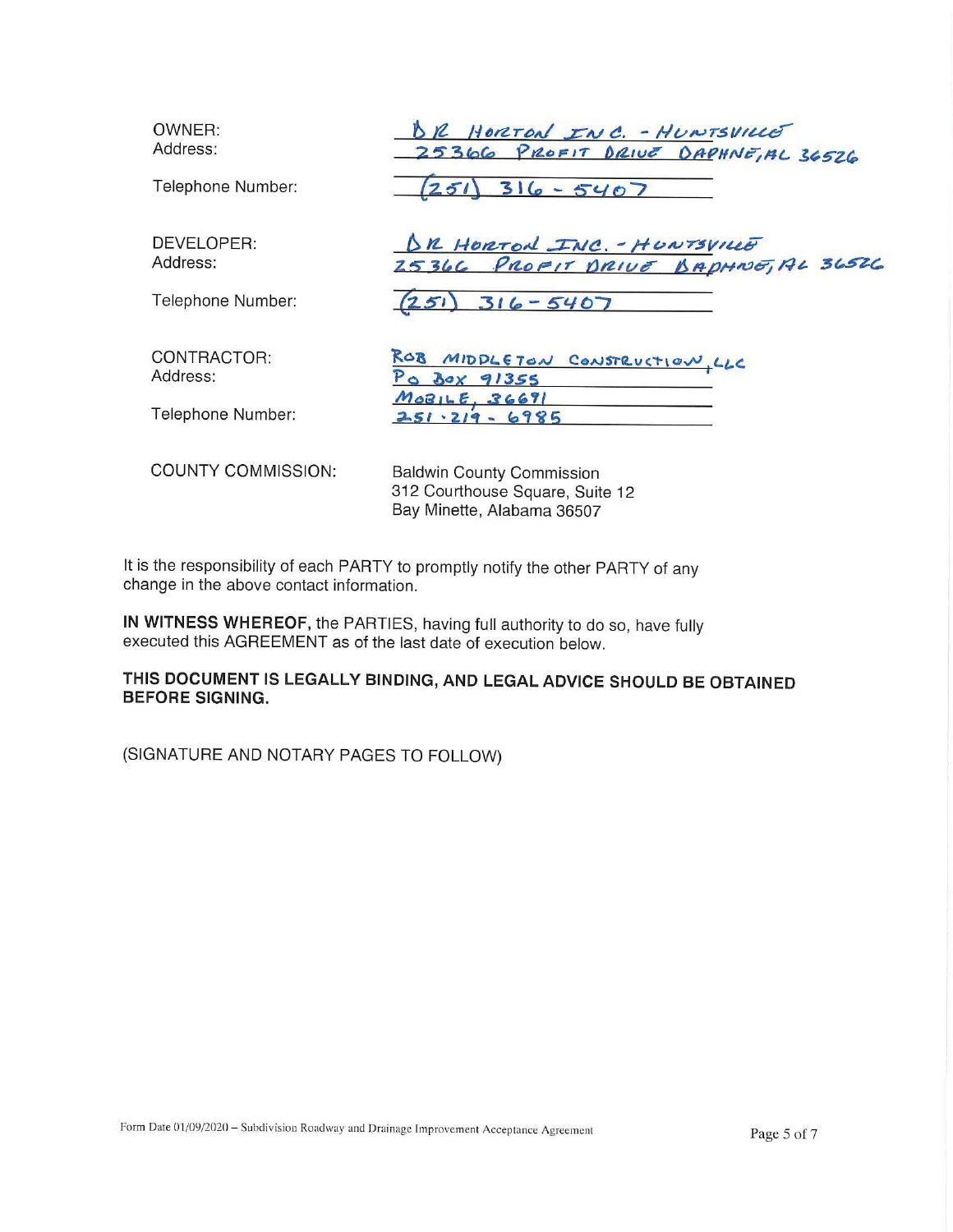INC - HUNTSVILLE HORTON **Owner Company Name** MARK SCHLAUDER OWNER-(print) Title **OWNER** (signature) **STATE OF ALABAMA COUNTY OF BALDWIN** , Notary Public in and for said County, in said State, hereby certify that Mark Schlau (individual's name), whose name as and Marger  $\cdot$  is signed to the foregoing instrument, and wno is known to me, acknowledged before me on this day that, being informed of the content of the instrument, and as such officer and with full **William** authority, executed the same voluntally for and as the act of said corporation. GIVEN under my hand and official seal this  $\int_{0}^{1}$  day of  $e_{\theta h}$ ABAM"  $A_{\eta_{\eta}}$ NOTARY PUBLIC  $c_{\textit{ouny}}$ R HORTON INC-HUNTSVIL **Developer Company Name** MARIC SCHLA DEVELOPER-(print) / Title DEVELOPER (signature) /Date **STATE OF ALABAMA COUNTY OF BALDWIN**  $p_1$ ah-Ann Cappcu Notary Public in and for said County, in said State, hereby certify that 1 A ark (individual's name), whose name as Manach and יייוויי signed to the foregoing instrument, and who is known to me, acknowledged before me \\ day that, being informed of the content of the instrument, and as such officer and with Out authority, executed the same voluntarily for and as the act of said corporation.  $\iota_{\text{eigh-A}_{\textit{RID}}}\text{C}_{\textit{ap}_{\textit{O}_\mathcal{C}}}$ GIVEN under my hand and official seal this  $1^+$ day of County of  $B_{\partial/\partial}$ **RUBLIC OTARY** 

Form Date 01/09/2020 - Subdivision Roadway and Drainage Improvement Acceptance Agreement

Page 6 of 7